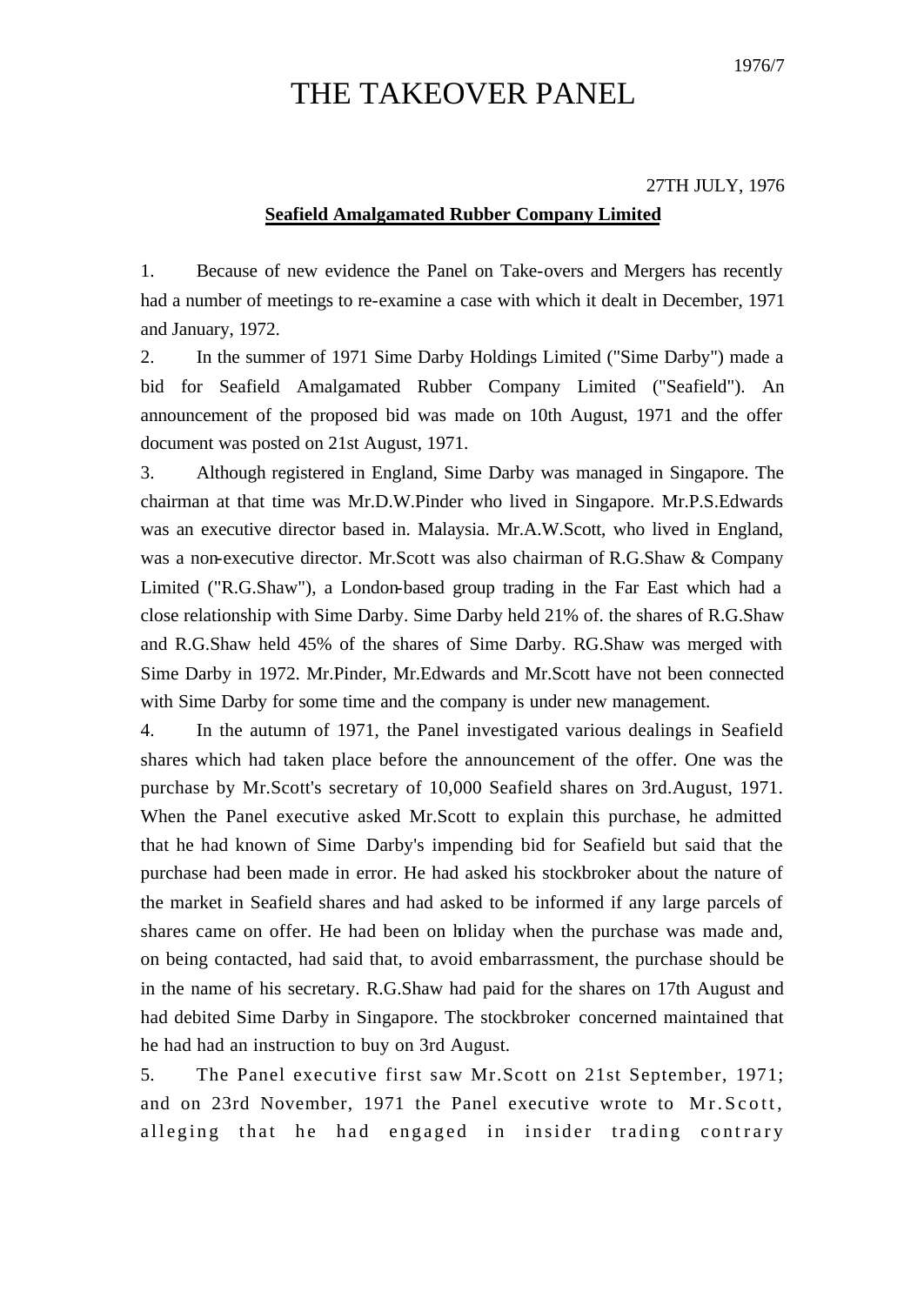to the then Rule 30 and had failed to report the purchase of shares for inclusion in the offer document. Mr.Scott replied to the Secretary of the Panel on 30th November, 1971 indicating that the Panel executive had misunderstood the position. Mr.Scott said that, when the purchase was made, he had immediately consulted Mr.Pinder who had found an independent buyer in Singapore for the 10,000 shares in the period 5th to 7th August, 1971. Sime Darby had never been the beneficial owners of the shares and had, therefore, not been under an obligation to explain the timing of the purchase or to refer to the purchase in the offer document.

6. The Panel interviewed Mr.Scott on 2nd December, 1971 and, in view of the conflicting explanations that Mr.Scott had given, decided to seek an explanation from Mr.Pinder. Mr.Pinder wrote a letter to the Panel dated 17th December, 1971 and appeared before the Panel on 18th January, 1972. Mr.Pinder produced a letter from a Chinese friend, Mr.Chen Jan Jee, stating that he had met Mr.Pinder in England on 6th August, 1971 and that he had agreed then to buy the 10,000 shares. Mr.Pinder also produced a letter from Mr.P.B.Chapman of J.M.Sassoon & Co. (Pte), stockbrokers in Singapore, stating that he had effected a transfer of the shares later in the same day from Mr.Pinder to Mr.Chen Jan Jee. Two contract notes, dated 6th August, 1971, were produced, one for the sale of the shares by Mr.Pinder and the other for their purchase by Mr.Chen Jan Jee at the same price. The Panel was not satisfied about the circumstances in which Mr.Scott had bought the shares in the first instance, but it accepted the evidence of the contract notes that Mr.Pinder had immediately disposed of them to someone unconnected with Sime Darby or R.G.Shaw.

7. Later, Mr.Pinder was convicted in Singapore of criminal breach of trust in connection with the affairs of Sime Darby and sentenced to 18 months' imprisonment. He is at present in prison in Singapore. At the time of his arrest, the Singapore police took possession of papers and tapes of telephone conversations, recorded by Mr.Pinder in Singapore, relating inter alia to the purchase of the 10,000 Seafield shares. The Singapore Authorities sent copies of documents and tapes to the Panel. These showed that early in August, 1971 Mr.Pinder knew nothing about the purchase of the shares and that in November or December, 1971 he had arranged for the preparation of contract notes, ante-dated to 6th August, 1971, in order to convince the Panel that neither Mr.Scott nor R.G.Shaw nor Sime Darby was the beneficial owner of the shares at the time of the announcement of the Sime Darby bid for Seafield. We understand that in proceedings before the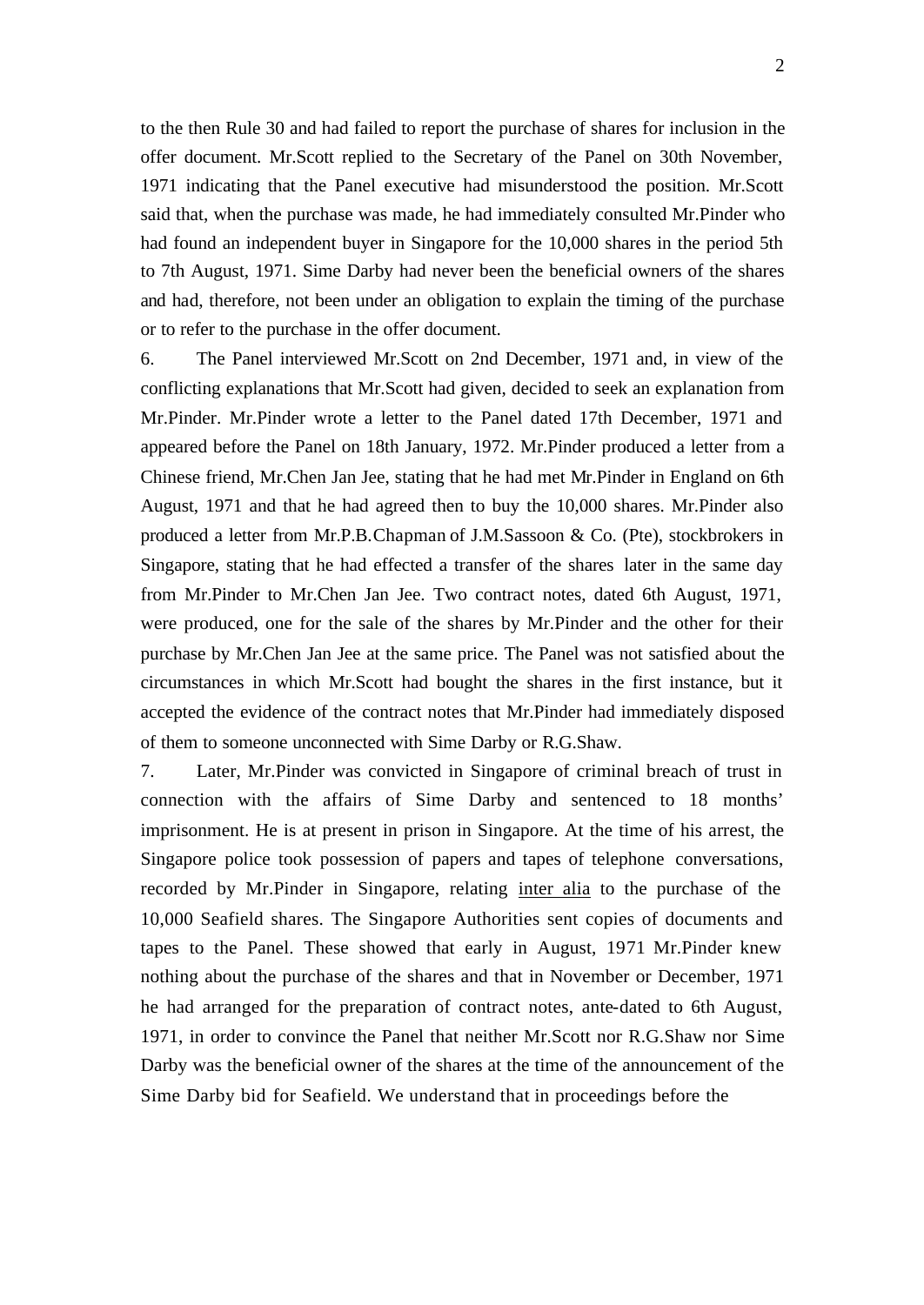Registrar of Companies in Singapore, Mr.Chapman admitted that the contract notes were ante-dated. The Panel sent Mr.Pinder 2 statement of facts based on the evidence in its possession but in the circumstances could not adjudicate on him.

8. What is now established is that the shares remained in the nominal ownership of Mr.Scott's secretary until at *teast November*, 1971. R.G.Shaw paid for them on 17th August and debited Sime Darby, Singapore, on the following day. From 27th September onwards, the cost was charged to a succession of subsidiaries and associated companies of Sime Darby. Then on or about 10th December, 1971 Mr.Pinder disposed of the shares by a sale to Mr.Chen Jan Jee.

9. It is difficult at this time to unravel the details of the planning of the deception. It seems to have been arranged towards the end of November, 1971. The false statement of events was contained in Mr.Scott's letter of 30th November and reiterated at the Panel meeting on 2nd December. Mr.Scott saw Mr.Pinder in Singapore in the course of November and Mr.Edwards read over to Mr.Pinder on 29th or 30th November the letter of 30th November which Mr.Scott sent to the Panel. The exact date to which the contract notes were to be ante-dated was settled in a further telephone conversation between Mr.Pinder and Mr.Edwards on the same day.

10. In May, 1976 Mr.Scott and Mr.Edwards were told that the evidence in the Panel's possession appeared to indicate that they had taken part in the preparation of the false story contained in Mr.Scott's letter of 30th November, 1971 and in the presentation of false documents to corroborate that false story in order to deceive the Panel and persuade it that there had been no breach of either Rule 30 or Rule 16 of the then Code. They were asked to appear before the Panel and give any answer or explanation.

11. Mr.Scott informed the Panel that he now has neither directorships nor employment and he submitted medical evidence to show that his health made it impracticable to appear before the Panel. He wrote that he does not recolléct the events of five years ago sufficiently clearly to be able to give any assistance to the Panel. He has not denied that he deceived the Panel in his letter of 30th November, 1971 and in his evidence before the Panel on 2nd December, 1971 and 18th January, 1972.

12. Mr.Edwards appeared before us on 21st July, 1976. He was co-operative and helpful though he found it difficult to recollect in detail the events of 1971. He did not, however, deny that he had been involved in the preparation of Mr.Scott's letter of 30th November, 1971. He had been present for part of the time at the Panel meeting on 2nd December, 1971 and throughout the Panel meeting on 18th January, 1972.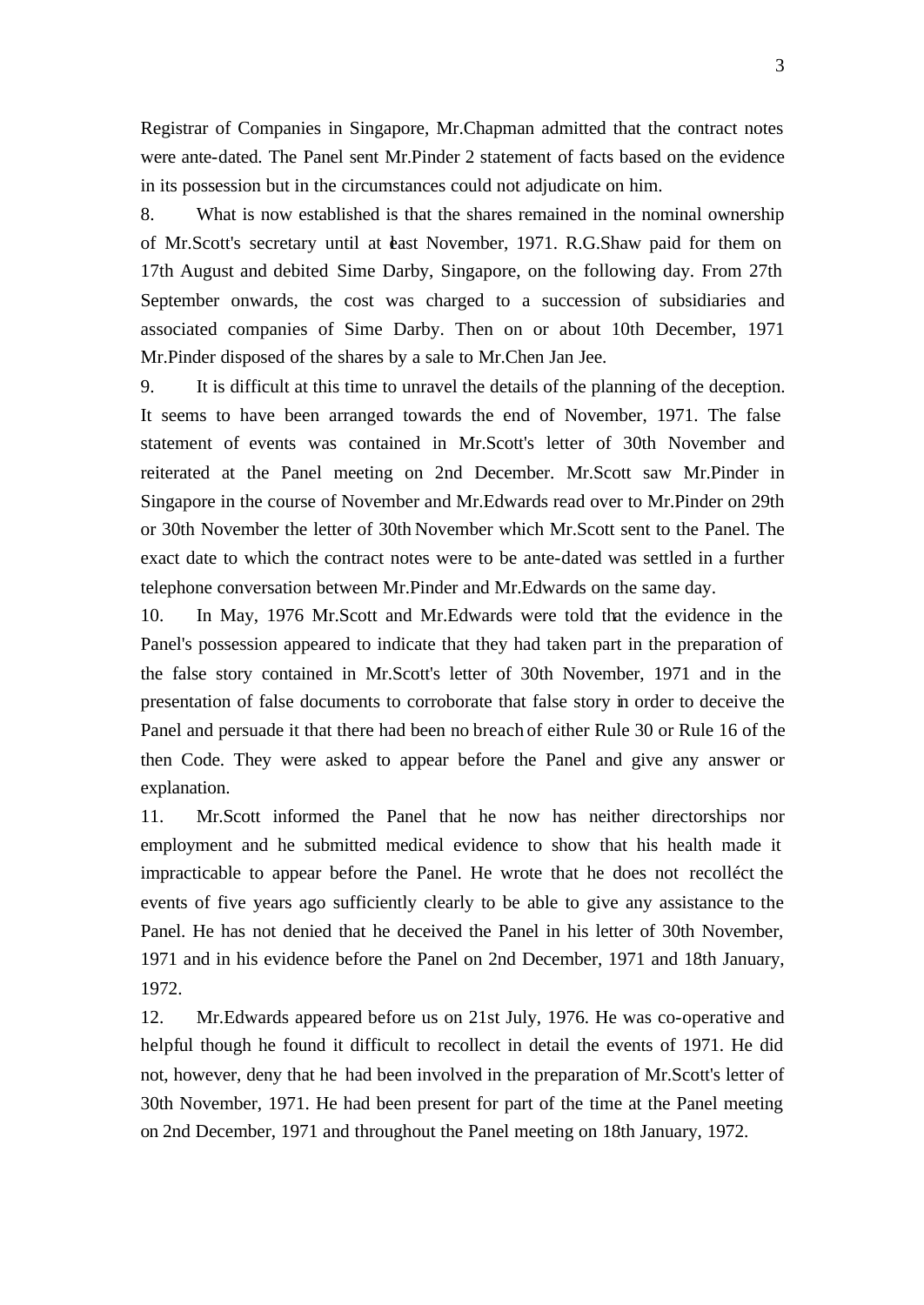13. It now seems clear that there was a breach of the then Rule 30 of the Takeover Code in the purchase of the Seafield shares at the instance of Mr.Scott at a time when he was privy to the take-over discussions and a breach of the then Rule 16 in Mr.Scott's failure to see that this purchase was referred to in the offer document. More serious is the collaboration of Mr.Scott, Mr.Edwards and Mr.Pinder in the presentation of false information to the Panel. Mr.Scott deserves censure in the severest terms and has shown himself to be unfitted to be a director of public companies. Mr.Edwards, who told us that up to July, 1971 he had spent virtually all his working life abroad on plantations management, performed a subordinate role in these matters and he was under the dominating influence of Mr.Pinder. Nevertheless his role in helping to deceive the Panel deserves criticism.

14. In relation to some of the questions raised by these matters, and for different reasons, we have had to consider the position of Mr.James Joll, a director of N.M.Rothschild & Sons Limited ("Rothschilds"). In 1971, he was 34 years of age. He had joined Rothschilds' Corporate Finance Department from financial journalism in 1968 and was appointed a director late in 1970.

15. Rothschilds acted for Sime Darby in the bid for Seafield. Mr.Joll handled the bid and in that capacity was consulted by the Panel executive in their examination of the purchase of the 10,000 shares. He also attended the meetings of the Panel on 2nd December, 1971 and 18th January, 1972. Tapes of telephone conversations between Mr.Pinder and Mr.Joll, recorded by Mr.Pinder in Singapore, were among the material sent to the Panel by the Singapore Authorities.

16. It seems to us to be necessary at this point to set out the considerations we have had in mind in examining Mr.Joll's position. The Panel has always expected the utmost candour and full disclosure from those who are involved in its work and appear before it. This general obligation applies with special force to those who are actively engaged in the securities market in the United Kingdom. They are represented on the City Working Party and the Take-over Panel and are pledged to support both the Code and the Panel by their Associations. City houses and their representatives therefore deal with the Take-over Panel on the basis that they are part of the system by which the City disciplines itself. The effective working of that system requires that they should recognise that fact and conduct themselves in all respects accordingly. It follows that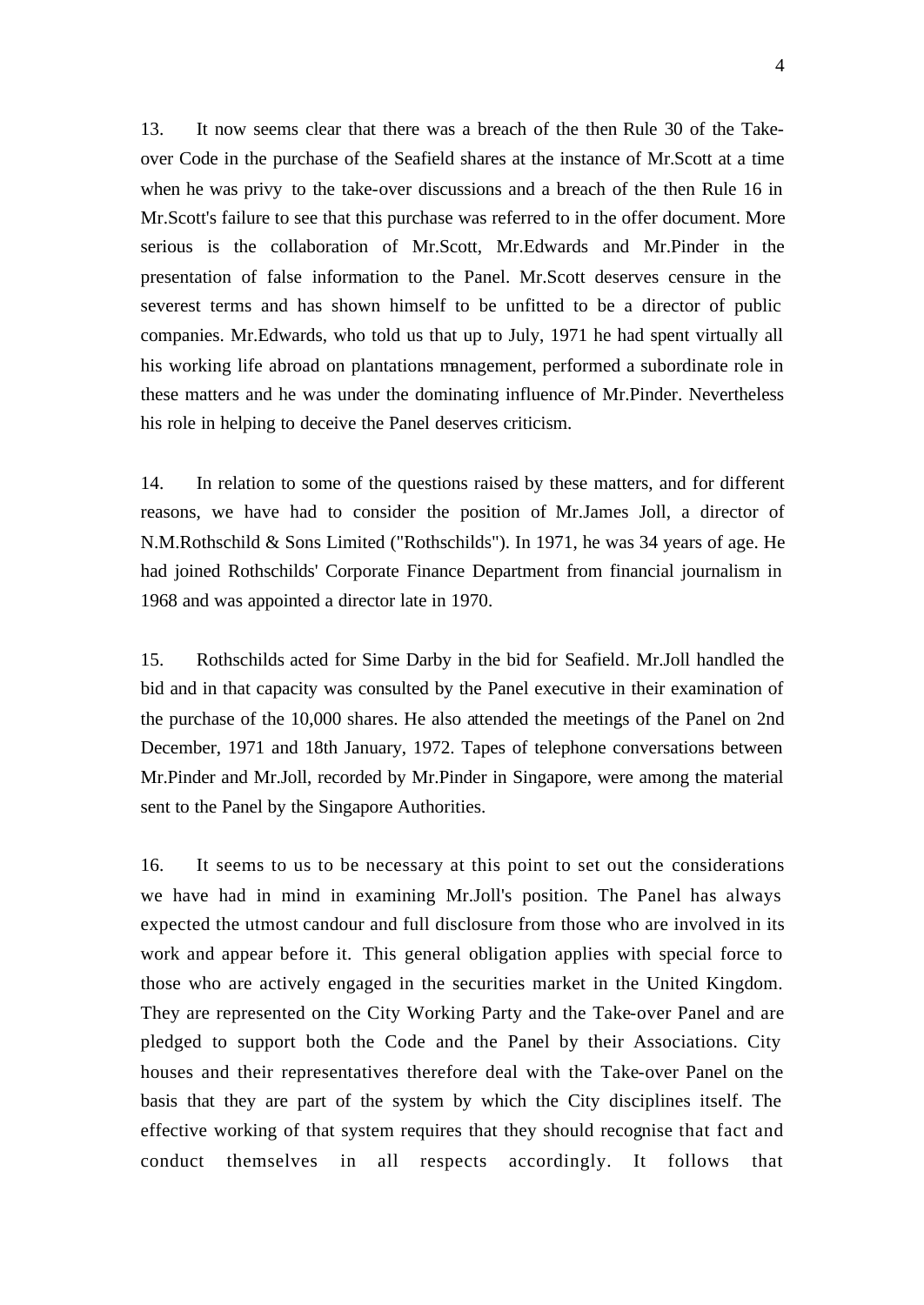they have a duty to assist the Panel in discovering the whole truth of any matter under examination and this duty overrides any duty to a client.

17. Mr.Joll was in close touch with Sime Darby throughout the latter part of 1971 and subsequently, first in connection with the Seafield bid and then in connection with other matters. As Mr.Scott was a director of Sime Darby and another share dealing involving. Mr.Scott raised questions under the Code, Mr.Joll at the Panel's request accompanied Mr.Scott to the Panel executive on 21st September, 1971. It was then that the Panel executive first learned of the purchase of 10,000 shares by Mr.Scott's secretary. Mr.Joll informed Mr.Pinder by telephone on 21st September of the outcome of that meeting and he had contacts with Mr.Edwards on the subject in the latter part of November. Mr.Edwards informed Mr. Joll of the contents of Mr.Scott's letter of 30th November, 1971 before it was sent to the Panel. Mr.Joll said to us that he did not feel that he had any responsibility for the letter, which, he understood, had been prepared with legal advice.

18. Before the meeting of the Panel on 2nd December, l971. Mr.Joll had two telephone conversations with Mr.Pinder in Singapore and a telephone conversation after the meeting. We have heard tapes of these conversations. In the first conversation Mr.Pinder revealed to Mr.Joll that, although Mr.Scott in his letter of 30th November said that Mr.Pinder had found an independent buyer for the 10,000 shares in the period 5th to 7th August, be (Mr.Pinder) had not in fact known anything about the matter then. The conversation then went on to a discussion of the transactions, with Mr.Joll saying that he wanted to know the truth but not pursuing various leads.

19. At the Panel meeting on 2nd December, in answer to specific questions, Mr.Joll said that he had not known about the 10,000 shares until Mr.Scott's talk with the Panel executive on 21st September, that Mr.Pinder on 21st September had said that the shares had not been bought with his knowledge but that Mr.Joll thought that by 21st September Mr.Pinder was not unaware of them. At the meeting of the Panel on 18th January, 1972 Mr.Joll attended to answer some questions and was present when Mr.Pinder confirmed the description of the share transactions he had already given.

20. In a statement submitted to the Panel and at meetings held on 21st and 22nd July, 1976, Mr.Joll accepted that he had gathered from Mr.Pinder on 2nd December, 1971, before the Panel meeting on that day, that Mr.Pinder had not in fact arranged the sale of the shares to Mr.Chen Jan Jee in the period 5th to 7th August. He also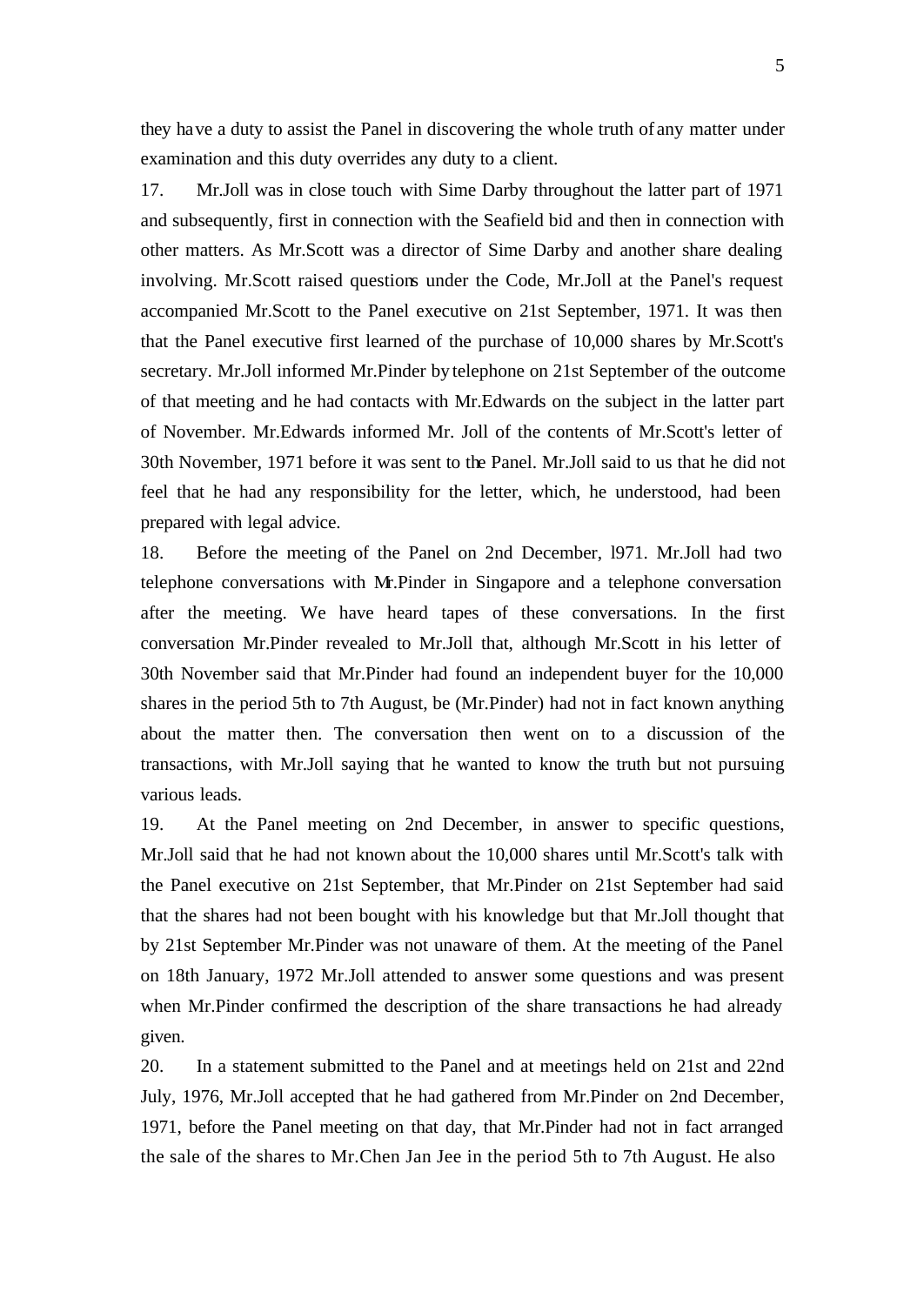said that he now saw that there was more than one point in his conversation with Mr.Pinder when he should have pressed Mr.Pinder harder to discover whether any other details of the Scott story were false. He believed that Mr.Pinder was saying that a contract note, or contract notes, dated 6th August existed, transferring the shares to a purchaser in Singapore independent of Sime Darby and that Mr.Pinder knew about the transactions about the middle of August. Mr.Joll said that, in 1971, he was addressing himself to the question whether Sime Darby had been involved in any breach of the Code and, so long as a resale had taken place, considered that it did not much matter whether Mr.Pinder had arranged it or not.

21. Mr.Joll admits that before 2nd December, 1971 he was already sceptical about the truth of the account of events in Mr. Scott's letter of 30th November. Mr.Pinder's admission that there was no truth in the statement that he had arranged a sale in the period 5th to 7th August must have increased Mr.Joll's scepticism In telephone conversations on 2nd December Mr.Pinder referred to the "current story" which was an unusual way to describe past events in which he purported to play a part. Admittedly it is not easy, on a hearing of the tapes, to determine when Mr.Pinder was purporting to describe actual events and when fictitious events, but Mr.Joll's doubts about the truth of Mr.Scott's account must have been enhanced and he could not have placed any firm reliance on the statement that a transfer had in fact taken place on 6th August.

22. Mr.Joll apparently made no further effort to get at the facts or to see the contract notes. He saw Mr.Pinder in Singapore in the week following the Panel meeting on 2nd December; he told us that he had no recollection of the details of what was discussed on the issue and that he assumed that nothing new had emerged. Mr.Joll said that he did not see the letters and contract notes submitted by Mr.Pinder to the Panel. On 17th January, 1972 he saw Sime Darby's London solicitor who had, he told us, gone through the documentation with Mr.Pinder and believed it to be in order but Mr.Joll told us that he did not see the documentation. He informed us that he did not see the letters or contract notes at or before the Panel meeting on 18th January, 1972 or indeed afterwards.

23. Mr.Joll informed us that he did not tell his senior colleagues in Rothschilds of Mr.Pinder's admission on 2nd December or of his doubts about the whole affair and he accepted that this was a serious mistake on his part. He thus took upon himself full responsibility for his handling of the matter.

24. We are of the opinion that Mr.Joll showed not simply a serious error of judgement but a failure to observe the standard of conduct we have set out above in not drawing the attention of the